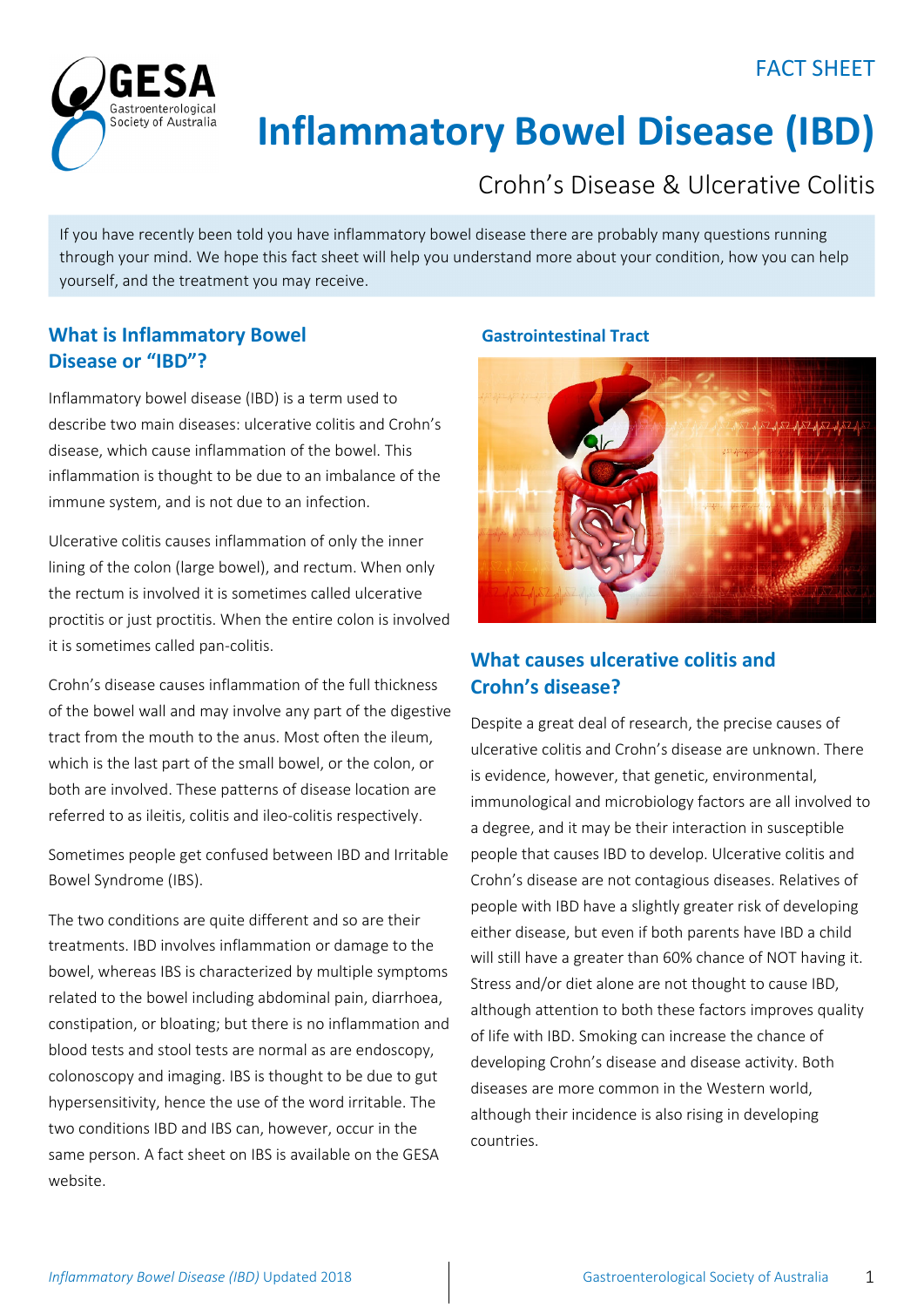## **Who gets IBD?**

It is estimated that about 75,000 Australians have IBD (in 2018). IBD often develops between the ages of 15 and 30 but can start at any age; it is uncommon, but is increasingly being diagnosed.



## **What are the symptoms of IBD?**

People with either ulcerative colitis or Crohn's disease can develop pain in the abdomen, diarrhoea (usually with blood and mucous when you have ulcerative colitis), tiredness and weight loss (especially with Crohn's disease). Some people may also experience fever, mouth ulcers or nausea and vomiting. People with Crohn's disease may also get pain or swelling around the anus, with or without a discharge. A few people have disease affecting other parts of the body and may experience swollen joints, inflamed eyes, skin lumps or rashes.

Symptoms vary from person to person based on where the disease is in the body and how severe the inflammation is. It can flare up or improve over time. When you experience worsening symptoms, you should see a doctor promptly to assess the disease activity. Many people will experience periods of remission when they are completely free of symptoms.

The goal of medical therapy is to prolong these periods of remission, and prevent repeated flares of disease activity. With current medical treatment, life expectancy is normal.

## **What tests are used to confirm the diagnosis of ulcerative colitis or Crohn's disease?**

The diagnosis of Crohn's disease or ulcerative colitis is often delayed as the symptoms can be non‐specific. When symptoms and signs are severe, the diagnosis is usually

made promptly, but in milder cases delays in diagnosis are common.

In general, unless symptoms have been ongoing for more than 8 weeks, it is usually necessary to exclude bowel infections or gastroenteritis (which may occur from contaminated food or after a prolonged course of antibiotics). In mild cases, without rectal bleeding or weight loss, IBS is often first suspected, as it is far more common than IBD. Any abnormal test results, however, should guide the diagnosis away from IBS.

Tests which help point towards a diagnosis of IBD include blood tests which may show a low red blood cell count, raised white cell or platelet count and elevation in CRP or ESR, which are markers of inflammation in the body. Blood tests are also useful to look for complications of IBD, such as iron deficiency or other vitamin or mineral deficiencies. A faecal (bowel motion) specimen may need to be examined to exclude infection and/or to assess the severity of inflammation.

Most people require an examination of part of the bowel, either by direct inspection via a flexible tube inserted through the anus (colonoscopy or sigmoidoscopy) or the mouth (gastroscopy), or by radiology imaging, which may include CT or MRI. There is no one test that can reliably diagnose all cases of IBD, and many people require several tests.

Depending on the severity of your symptoms, it is common for it to take 6‐18 months from the first onset of symptoms until a positive diagnosis of IBD is made. In most cases this delay does not lead to any additional problems.

## **How is IBD treated?**

The goals of treatments are to 1) control inflammation 2) ease symptoms and 3) correct nutrition deficiencies, if required, in order to heal the gut. Treatment options involve medications, surgery, nutritional supplements or a combination of therapies depending on the location and severity of the disease.

#### **Medications**

Medications are important to achieve and maintain remission (no symptoms and gut healing). The response to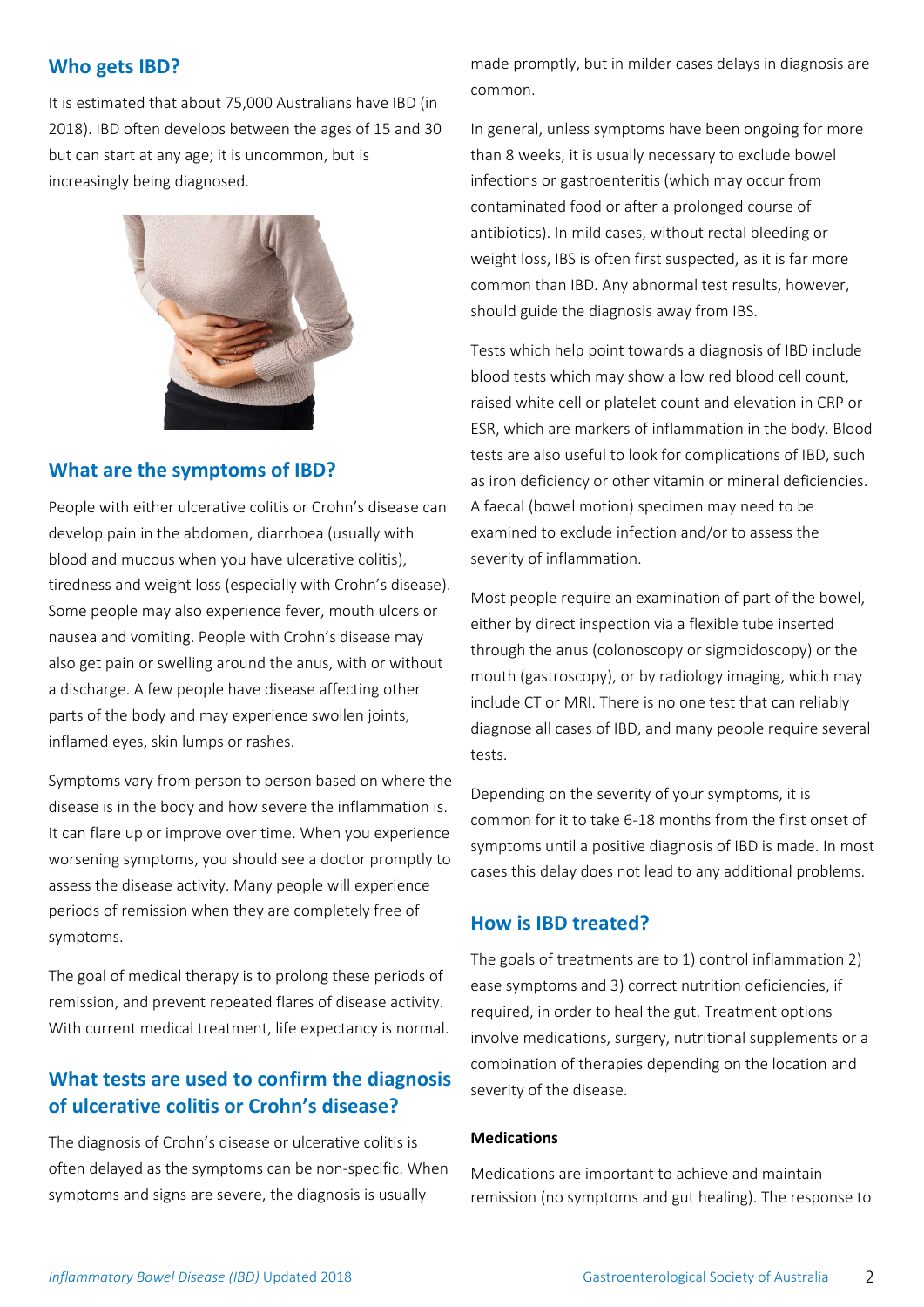each medication may differ between individuals and many need combination of drugs.

- **Aminosalicylates** are a class of medications that help to control mild disease in ulcerative colitis. It includes medications such as sulfasalazine, olsalazine, basalzide, and mesalazine under a variety of brand names. These medications can be taken orally or delivered directly into the rectum as a suppository or enema.
- **Corticosteroids** help to control moderate to severe inflammation in both ulcerative colitis and Crohn's disease. Medications are available in oral tablets (prednisolone or budesonide), topical therapies (suppositories and enemas) or in intravenous form. These medications help to reduce inflammation quickly but due to the side effects they should not be used long‐term. You should not start or stop the medication suddenly without discussing it first with your doctor.
- **Immunomodulator medications** include azathioprine, mercaptopurine and methotrexate. These medications dampen the immune response to treat the inflammation of IBD. These medications can take up to 3 months to start working. It is important to check your blood tests regularly when initially starting immunomodulators to monitor for possible side effects.
- **Biologic treatments** are used in patients with moderate to severe IBD who do not respond to other treatments. These drugs target inflammation potently and specifically to quickly induce healing of the gut. Since these medications are expensive and require intravenous or subcutaneous injection, government subsidy is not available for all patients.

There are many emerging therapies under research, which will be available in near future.

## **Other medications**

For pain management, **paracetamol** can be used safely but NSAIDs (e.g. ibuprofen) or opioids (e.g. endone) should be avoided as it can make disease worse.

For severe diarrhoea, **loperamide** may be helpful but it should only be taken for short periods of time.

**Antibiotics** are given to prevent or treat infections from complications of the disease, especially in Crohn's disease.

## *Importance of taking medications*

Medications need to be taken regularly for the long‐term to control inflammation. If you don't take medications regularly, even though you may feel well briefly, it can result in significant flares of your symptoms and complications affecting quality of life in the long‐term. However, some patients can be weaned off medications, or have their dose reduced, if disease is under good control, the bowel is healed, and after consultation with your treating specialist.

If you feel unwell while taking medications, rather than just stopping the medication, talk to your specialist about ways to reduce side effects.

Most medications are safe to take during pregnancy and breastfeeding, but discuss this with your specialist.

## **Surgery**

Medication helps many patients, but for some it is not enough to relieve symptoms. In Ulcerative colitis, removing the entire large bowel, including rectum, can be curative, but for Crohn's disease it is not a cure, though it can help ease symptoms or treat complications. There are many different types of surgery that are performed depending on your disease location and severity. Some may require having a temporary stoma (bag), but frequently this can be avoided.



## **Nutritional therapy and diet**

Nutritional therapy such as exclusive enteral nutrition (EEN) for active Crohn's disease or supplemental enteral nutrition in general is important to maintain remission and provide nutritional support. These consist of liquid nutritional supplements, some of which are dairy‐free.

Most people with IBD do not need dietary restrictions and can eat a healthy balanced diet. Good nutrition is very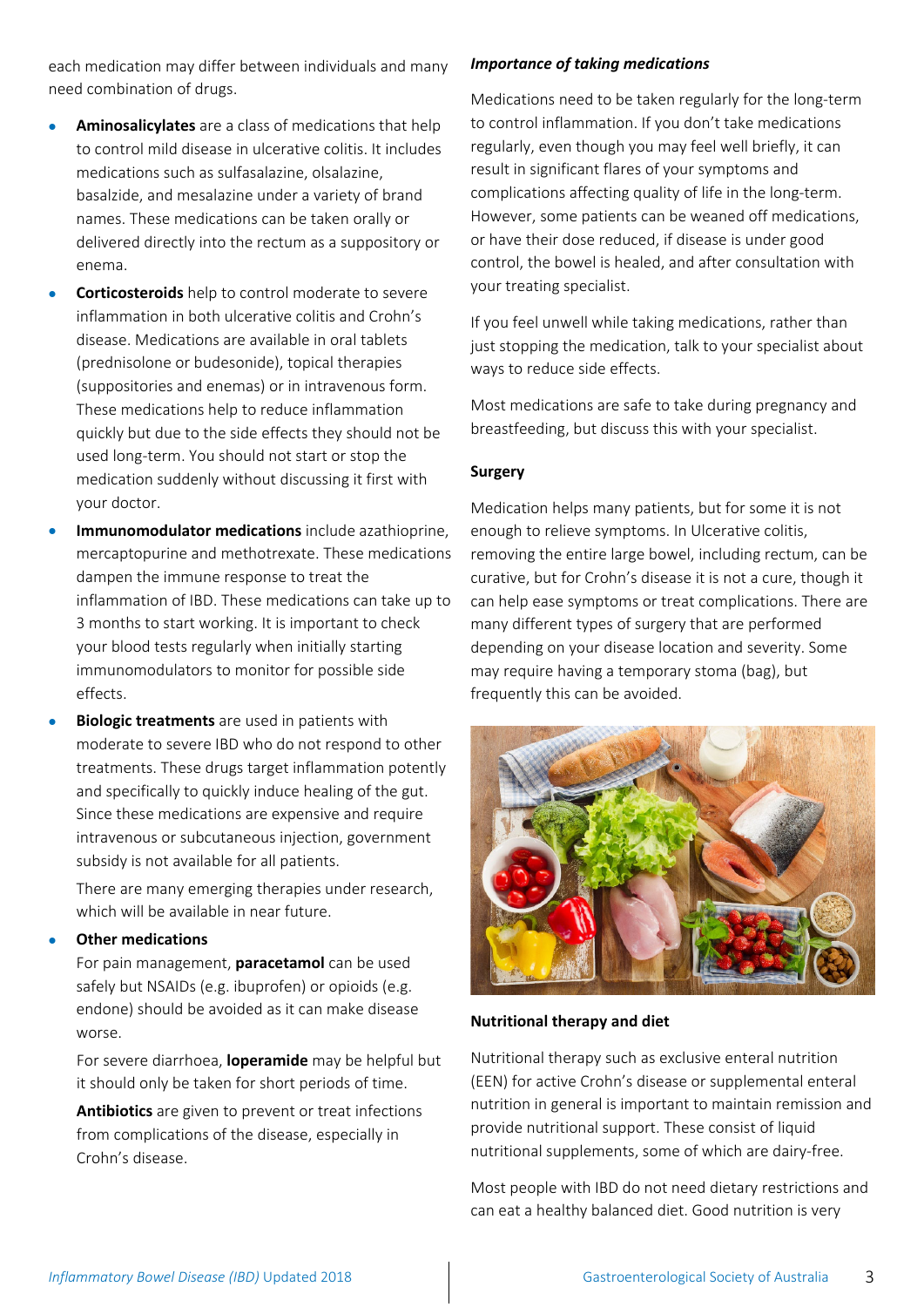important. Some foods can trigger symptoms for different people so certain changes in diet may help improve symptoms. For example spicy or fatty foods, and foods with a high fibre content (e.g. some fruits, vegetables, nuts and wholemeal grains) can make your symptoms worse. Speak to your specialist or dietician about what nutrition step would be best for you.

When you have active disease, sometimes it is hard for particular nutrients to be absorbed by the inflamed gut. After blood tests, some people may need to take vitamin tablets or require vitamin B12 injections or an iron infusion.

## **Emotional management**

As with other illnesses, stress may make symptoms worse, so stress management and emotional support is helpful in combination with medical treatment. Speak to your doctor, psychologist or psychiatrist about what management would be best for you. Also joining IBD support groups locally or through a website may be helpful.

## **Can people with IBD lead a normal life?**

The vast majority of people with IBD lead normal lives, even though they need to take medications. When their disease is in remission, they feel well and are usually free of symptoms.

People with IBD can marry, engage in sexual activity and have children. They can hold down jobs, care for families and enjoy sport and recreational activities.

## **Special considerations**

## **Pregnancy**

IBD has no direct effect on fertility in either males or females. The single most important thing to have a successful pregnancy and delivery is to have your IBD under control before you attempt to become pregnant and during pregnancy. Bad outcome usually results from active disease NOT from medications. Therefore, it is important to discuss with your specialist BEFORE you attempt pregnancy, and to continue your IBD medications unless a decision is made with your doctor to cease them.

## **Travelling**

Whether you are going on a short or long trip, travelling with IBD can present special challenges such as risk of flare, infections and travelling with certain medications. Sometimes your medications can suppress your immune system so caution is required when travelling to places with high infection risks. Make sure you talk to your doctors and plan ahead.

## **Vaccination**

People with IBD may be at increased risk of infection because of the use of immune suppressive medications. Some of these infections are preventable with timely and diligent use of vaccination, such as flu. However, live vaccination should be avoided. Talk to your doctor about it if you are not already up to date with your vaccination schedule.

## **Screening for cancer**

It is more important to be diligent with cancer screening compared with the general population. Make sure you are up to date with skin checks and Pap smears.

## **Smoking**

Smoking can make your symptoms worse especially in Crohn's disease. Giving up smoking is as good as taking a medicine and reduces the risk of flare by up to 65%.

## **Others**

When you are starting new medications or undergoing any invasive procedures/surgery unrelated to your IBD, it is important to let your doctor know.

## **When to seek urgent medical attention?**

- Severe abdominal pain
- **•** Persistent vomiting, accompanied by constipation
- Significant or new rectal bleeding
- Drastic changes in bowel movements
- High temperature
- Severe fatigue, tiredness
- Weight loss
- Red itchy eyes, sores in the mouth, swollen and painful joints, bumps or lesions on the skin